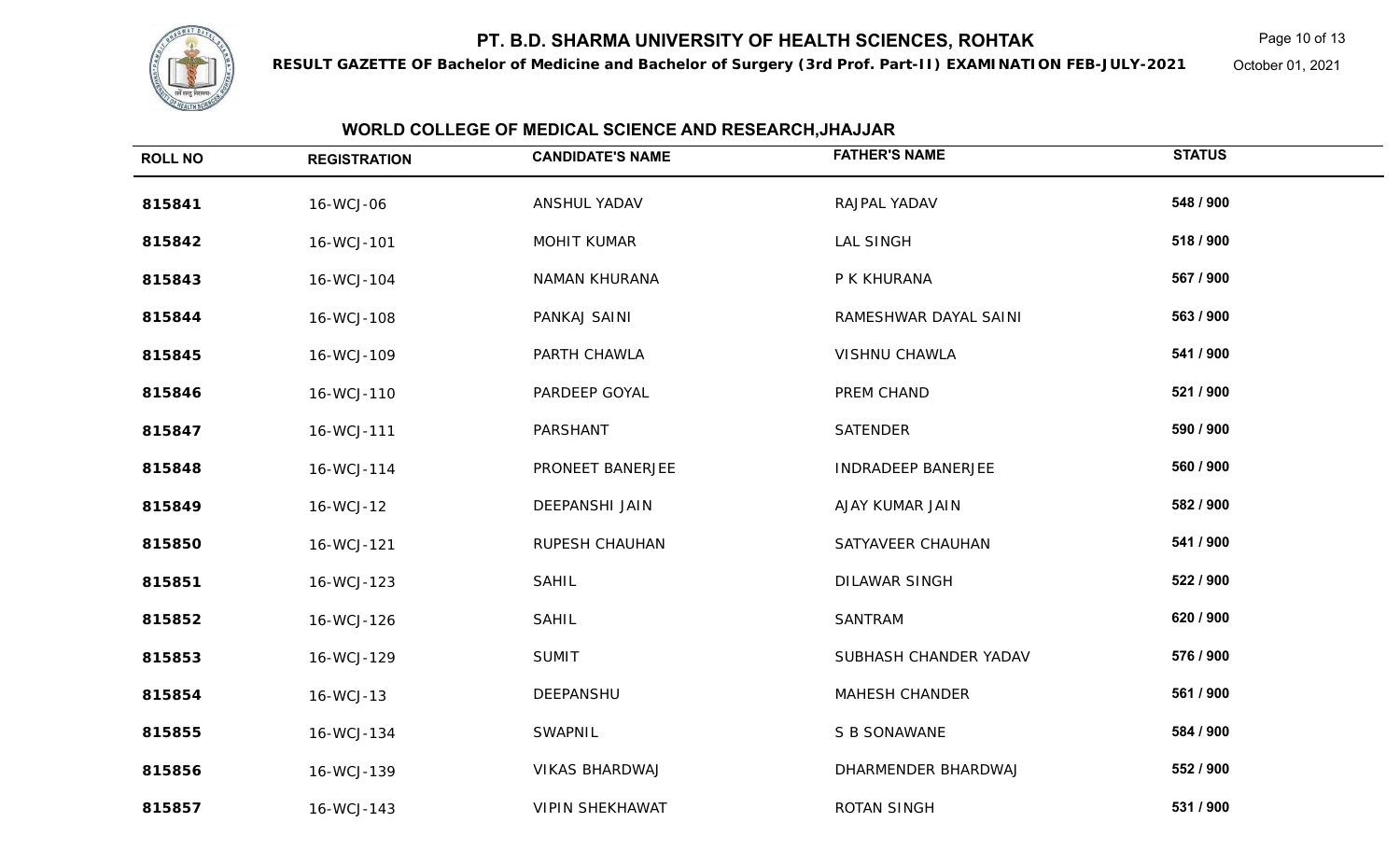

**RESULT GAZETTE OF Bachelor of Medicine and Bachelor of Surgery (3rd Prof. Part-II) EXAMINATION FEB-JULY-2021**

Page 11 of 13

October 01, 2021

| <b>ROLL NO</b> | <b>REGISTRATION</b> | <b>CANDIDATE'S NAME</b> | <b>FATHER'S NAME</b>   | <b>STATUS</b> |
|----------------|---------------------|-------------------------|------------------------|---------------|
| 815858         | 16-WCJ-147          | YOGINDER YADAV          | <b>SURENDER YADAV</b>  | 589 / 900     |
| 815859         | 16-WCJ-148          | YUDHISHTHIR             | YOGINDER PAL SINGH     | 586 / 900     |
| 815860         | 16-WCJ-16           | DIKSHA KATARIA          | SUSHIL KUMAR KATARIA   | 583 / 900     |
| 815861         | 16-WCJ-22           | <b>GUNJAN</b>           | <b>BUDH RAM</b>        | 531 / 900     |
| 815862         | 16-WCJ-24           | HIMANSHI HARIT          | ARUN PRAKASH           | 537 / 900     |
| 815863         | 16-WCJ-25           | <b>IPSITA</b>           | <b>JAGDISH CHANDER</b> | 544 / 900     |
| 815864         | 16-WCJ-27           | JAYANA JAIN             | AJAY KUMAR JAIN        | 584 / 900     |
| 815865         | 16-WCJ-28           | KOMAL LAKRA             | PHOOL KANWAR LAKRA     | 611 / 900     |
| 815866         | 16-WCJ-37           | NAINSHREE YADAV         | <b>GAGAN PRAKASH</b>   | 531 / 900     |
| 815867         | 16-WCJ-49           | PREM LATA               | SATISH KUMAR           | 600 / 900     |
| 815868         | 16-WCJ-50           | PRERNA                  | <b>GURVINDER SINGH</b> | 559 / 900     |
| 815869         | 16-WCJ-51           | PRIYA RANI              | <b>SHYAM LAL</b>       | 557 / 900     |
| 815870         | 16-WCJ-53           | RENUKA                  | <b>KARAN SINGH</b>     | 616 / 900     |
| 815871         | 16-WCJ-57           | SHEETAL RANI            | <b>ASHOK ATTRI</b>     | 531 / 900     |
| 815872         | 16-WCJ-63           | <b>VRITIKA MALIK</b>    | <b>J S MALIK</b>       | 575 / 900     |
| 815873         | 16-WCJ-64           | <b>VIDISHA SINGH</b>    | RADHE SHYAM SINGH      | 554 / 900     |
| 815874         | 16-WCJ-65           | YOGITA                  | SURENDER YADAV         | 570 / 900     |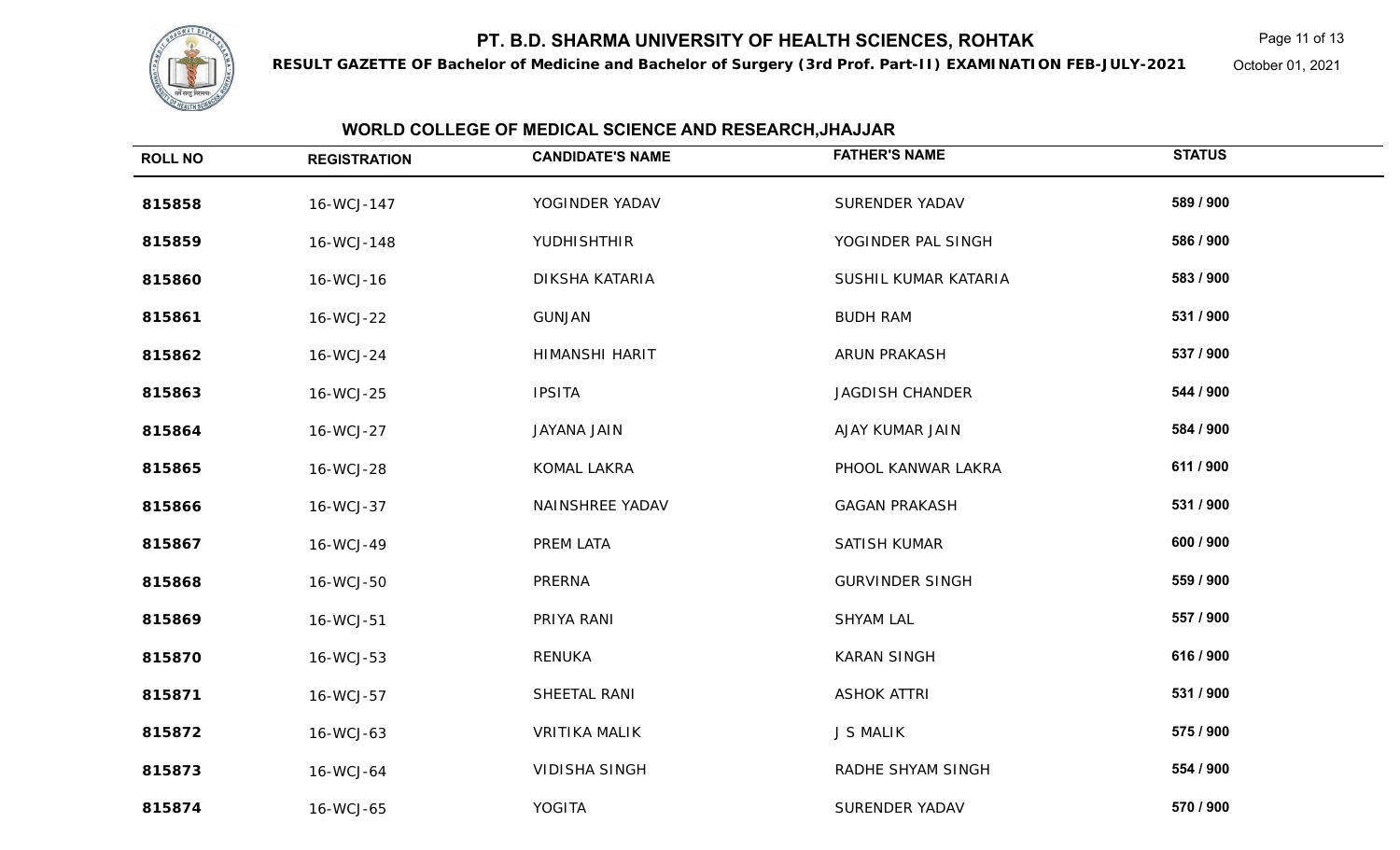

**RESULT GAZETTE OF Bachelor of Medicine and Bachelor of Surgery (3rd Prof. Part-II) EXAMINATION FEB-JULY-2021**

Page 12 of 13

October 01, 2021

| <b>ROLL NO</b> | <b>REGISTRATION</b> | <b>CANDIDATE'S NAME</b> | <b>FATHER'S NAME</b> | <b>STATUS</b> |  |
|----------------|---------------------|-------------------------|----------------------|---------------|--|
| 815875         | 16-WCJ-74           | AMIT DHANDHI            | <b>SUKHBIR SINGH</b> | 563 / 900     |  |
| 815876         | 16-WCJ-76           | ANURAG REDHU            | <b>RAJBIR SINGH</b>  | 559 / 900     |  |
| 815877         | 16-WCJ-78           | ATINDER SINGH           | DEVENDER SINGH       | 542 / 900     |  |
| 815878         | 16-WCJ-89           | <b>GAURAV GUPTA</b>     | SUBHASH GUPTA        | 548 / 900     |  |
| 815879         | 16-WCJ-93           | <b>JATIN KAUSHIK</b>    | YASH PAL KAUSHIK     | 514 / 900     |  |
| 815880         | 16-WCJ-94           | <b>JATIN YADAV</b>      | ANOOP SINGH YADAV    | 566 / 900     |  |
| 815881         | 16-WCJ-98           | <b>MANDEEP SHARMA</b>   | RAJPAL SHARMA        | 528 / 900     |  |
| 815882         | 16-WCJ-99           | <b>MANISH GARG</b>      | <b>TRILOK CHAND</b>  | 560 / 900     |  |
| 815883         | 16-WCJ-07           | ARCHANA CHOUDHARY       | <b>VIJAY KUMAR</b>   | 578 / 900     |  |
| 815884         | 16-WCJ-112          | PRASHANT YADAV          | BRAHAM PRAKASH YADAV | 515 / 900     |  |
| 815885         | 16-WCJ-118          | <b>RISHABH</b>          | YASH PAL             | 535 / 900     |  |
| 815886         | 16-WCJ-135          | <b>TANISH BANSAL</b>    | MOHAN LAL BANSAL     | 567 / 900     |  |
| 815887         | 16-WCJ-23           | <b>HARSHITA</b>         | O P CHUGH            | 600 / 900     |  |
| 815888         | 16-WCJ-31           | MEGHA SAINI             | <b>VIJAY SAINI</b>   | 563 / 900     |  |
| 815889         | 16-WCJ-56           | SHALINI VATS            | <b>RAJESH VATS</b>   | 576 / 900     |  |
| 815890         | 16-WCJ-68           | ABHISHEK YADAV          | <b>BHOPAL SINGH</b>  | 586 / 900     |  |
| 815891         | 16-WCJ-85           | DHARMENDRA SINGH        | OM PRAKASH YADAV     | 547 / 900     |  |